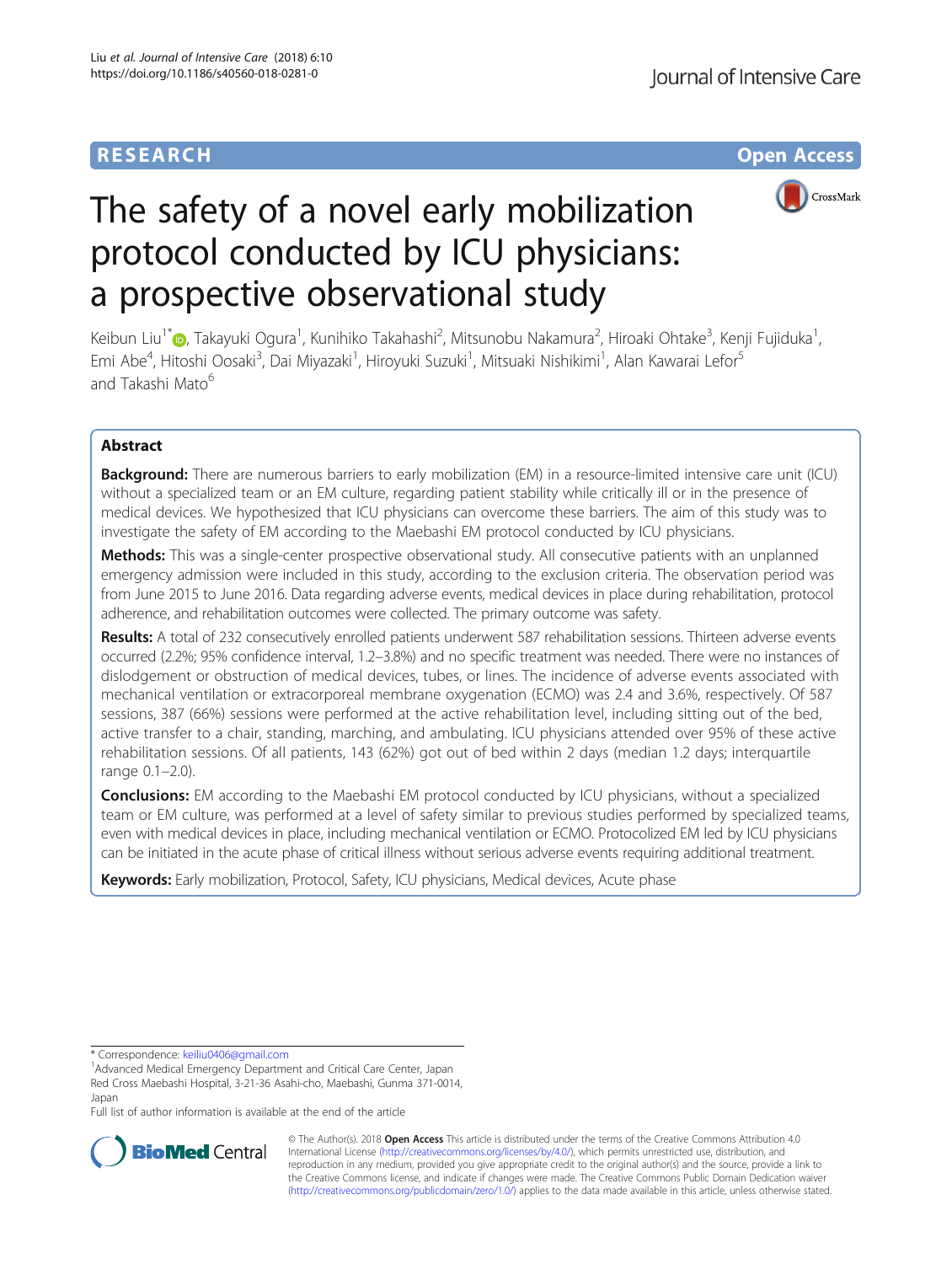# Background

After surviving a critical illness, many patients suffer long-term cognitive and physical dysfunction, and reduced health-related quality of life  $[1-6]$  $[1-6]$  $[1-6]$  $[1-6]$ . Several studies have shown that about half of patients cannot return to work [\[7](#page-9-0), [8\]](#page-9-0). This has a major impact on patients, their families, and society. Recently, early mobilization (EM) in the intensive care unit (ICU) has been recommended to prevent or limit cognitive and physical dysfunction [[9\]](#page-9-0). EM provides many benefits, such as reducing the duration of delirium, improved muscle strength, and improved quality of life [[10](#page-9-0)–[14\]](#page-9-0). EM can decrease both ICU and hospital length of stay [[10,](#page-9-0) [13,](#page-9-0) [15\]](#page-9-0), increase ventilator-free days [\[11](#page-9-0)], and improve the rate of discharge to home [[11\]](#page-9-0). The safety, feasibility, and effectiveness of EM have been extensively reported [\[11](#page-9-0), [14](#page-9-0), [16](#page-9-0)-[18](#page-10-0)]. EM has become an evidence-based practice and should be incorporated in daily practice, starting in the early phase of critical illness in the ICU [\[19](#page-10-0)].

However, many studies of EM, showing the successive introduction of active mobilization in ICU, were conducted at universities and hospitals in Europe and the USA which have specialized EM personnel or teams and have developed an "EM culture" in the ICU [[10](#page-9-0)–[18\]](#page-10-0). There are barriers to conducting EM as routine practice in the ICU, where there are few specialized EM teams and EM is not yet routine practice. The lack of a formalized mobilization program, an environment without a priority for EM, lack of available medical or personnel, the need for a specialized team, and the lack of specialists to lead the effort have been reported as barriers to implement EM [[19](#page-10-0)– [23\]](#page-10-0). In Japan, many hospitals are faced with these barriers [\[22](#page-10-0)] and there are few reports of the introduction of active EM in the ICU. It is unknown whether EM can be safely initiated and performed in Japanese ICUs in hospitals without a specialized team or an EM culture.

Referring to existing EM protocols reported in prior studies [\[9](#page-9-0), [11,](#page-9-0) [12,](#page-9-0) [14](#page-9-0)–[16](#page-9-0), [19](#page-10-0), [24](#page-10-0)–[26\]](#page-10-0), we developed a novel EM program, the Maebashi EM protocol, which is conducted at the bedside by ICU physicians in our closed mixed ICU. The EM protocol is a novel system, with the ICU physician as the key person to manage EM safely. The purpose of this study is to investigate whether EM according to this ICU physician-conducted protocol can be safely performed in the ICU without a specialized EM team or an EM culture, even though the patients have undergone the placement of a variety of medical devices. Another aspect of the study is to evaluate whether EM led by an ICU physician can be initiated in the acute phase of critical illness.

# **Methods**

# Study design

This is a single center prospective observational study. The study was approved by the ethics committee of the Japan Red Cross Maebashi Hospital and followed the STROBE guidelines [[27\]](#page-10-0). This study is registered in UMIN (ID: 00002289).

# Hospital setting

Japan Red Cross Maebashi Hospital is a tertiary care hospital (560-bed general hospital in Gunma prefecture, Japan), with a 12-bed closed-mixed ICU. Admission sources to the ICU are the emergency room and hospital wards. Admissions from the emergency room to the ICU are all due to unplanned emergency critical illness and from the hospital wards are due to planned postoperative or unplanned emergency conditions which develop in the ward. ICU physicians and nurses (the nurse-to-patient ratio is 1:2) are present in the ICU, but there are no physical therapists assigned to the ICU. ICU physician staff includes one ICU consultant (attending physician), three ICU fellows, and one junior resident. None of them are specialized in rehabilitation. The fellows and resident treat patients with an appropriate level of supervision by the ICU consultant.

# **Patients**

All consecutive patients 18 years of age or older with an unplanned admission to the ICU from June 2015 to June 2016 are included in this study. Patients with planned post-operative, acute cardiovascular, acute cerebrovascular disease, progressive neuromuscular disease, post cardiopulmonary arrest syndrome, or a condition limiting mobilization such as an unstable pelvic fracture were excluded. Informed consent was obtained from all enrolled patients, if they were conscious, or from family members if the patient was unconscious.

# The Maebashi early mobilization protocol

An EM working group was formed to discuss how to promote EM in the ICU. The working group included two ICU physicians and three ICU nurses, who are not specialized in EM, and one rehabilitation doctor and three physical therapists, who are not also specialized in EM and do not usually engage in ICU rehabilitation. Non-specialized means that they are not trained specifically to provide rehabilitation for critically ill ICU patients with ICU-related medical devices in place, in the acute phase of critical illness. The EM working group confirmed that the staff who participated in this study and provided rehabilitation had no specific training in rehabilitation before this study. The EM working group sent ICU physicians, ICU nurses, and physical therapists a questionnaire to investigate barriers to care in the ICU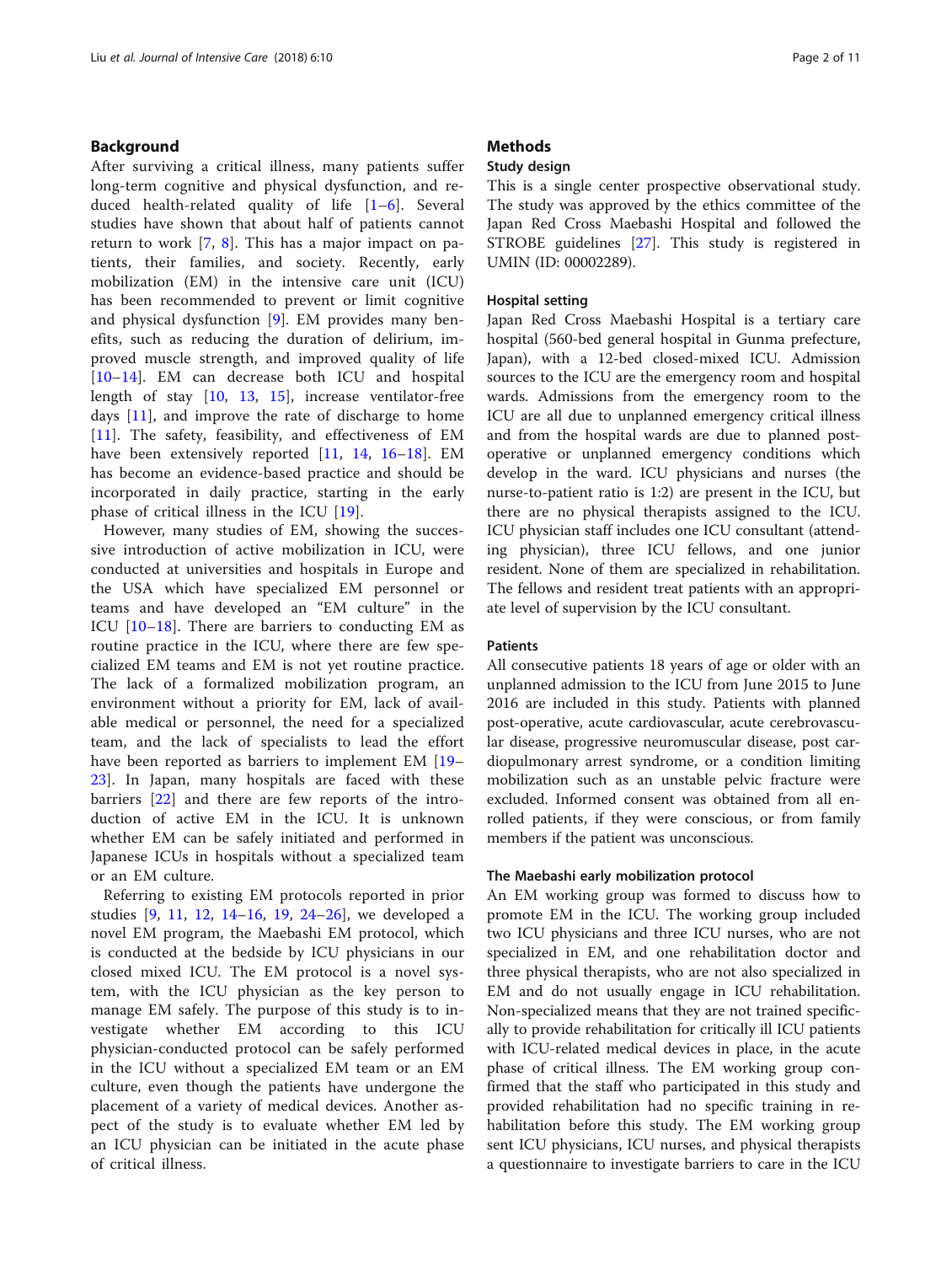[see Additional file [1](#page-9-0)]. After summarizing the results of the questionnaire, this group reviewed available literature and created the Maebashi EM protocol in May 2015 [see Additional file [2\]](#page-9-0), which was specifically developed to be used in this ICU. A 1-month training period was used to teach ICU physicians, ICU nurses, and physical therapists how to conduct the protocol. The details of conducting rehabilitation sessions were taught by using charts at each rehabilitation level made by the EM working group [see Additional file [3\]](#page-9-0).

The Maebashi EM protocol consists of three steps and includes five levels of rehabilitation. The details of the steps and rehabilitation levels are shown in Figs. 1 and [2.](#page-3-0) The five levels of rehabilitation are as follows: (1) no mobilization or bed exercise (2) sitting position in bed, including using a cycling ergometer and active range of motion (3) sitting on the edge of the bed, (4) active transfer to the chair, and (5) standing, stepping in place, or ambulating. Although all patients are supposed to receive one rehabilitation session each day for 20 min, the actual rehabilitation period was determined by ICU physicians based on the patient's clinical condition. The role of the ICU physician during active rehabilitation sessions was to monitor the hemodynamic and respiratory status of the patient and to maintain vigilance over the central venous catheter, ECMO

cannula, or endotracheal tube. Discontinuation criteria are defined as follows: a fall to the knees or ground, tachycardia (> 130/min) or bradycardia(< 40/min), hypertension (systolic blood pressure > 180 mmHg), hypotension (systolic blood pressure < 80 mmHg), symptomatic orthostatic hypotension, arrhythmias except a pre-existing arrhythmia, myocardial infarctionassociated symptoms, desaturation (peripheral capillary oxygen saturation < 88%), abnormal respiratory rate (> 40/min or < 5/min), asynchrony with mechanical ventilation, patient's intolerance to request to stop rehabilitation, cardiopulmonary arrest, bleeding, unexpected/inadvertent removal of medical devices (an endotracheal tube, feeding tube, chest tube, abdominal drain, urinary catheter, arterial catheter, peripheral or central venous catheter, or hemodialysis catheter.)

If an event meets any of the discontinuation criteria, the patient stops the rehabilitation session and rests. If the patient recovers, the rehabilitation session is reinitiated at the same rehabilitation level or at a lower level based on the judgment of the ICU physician. If the patient could not recover or requests to discontinue the session, it is stopped immediately and counted as an adverse event. A serious adverse event was defined as an adverse event requiring additional treatment.

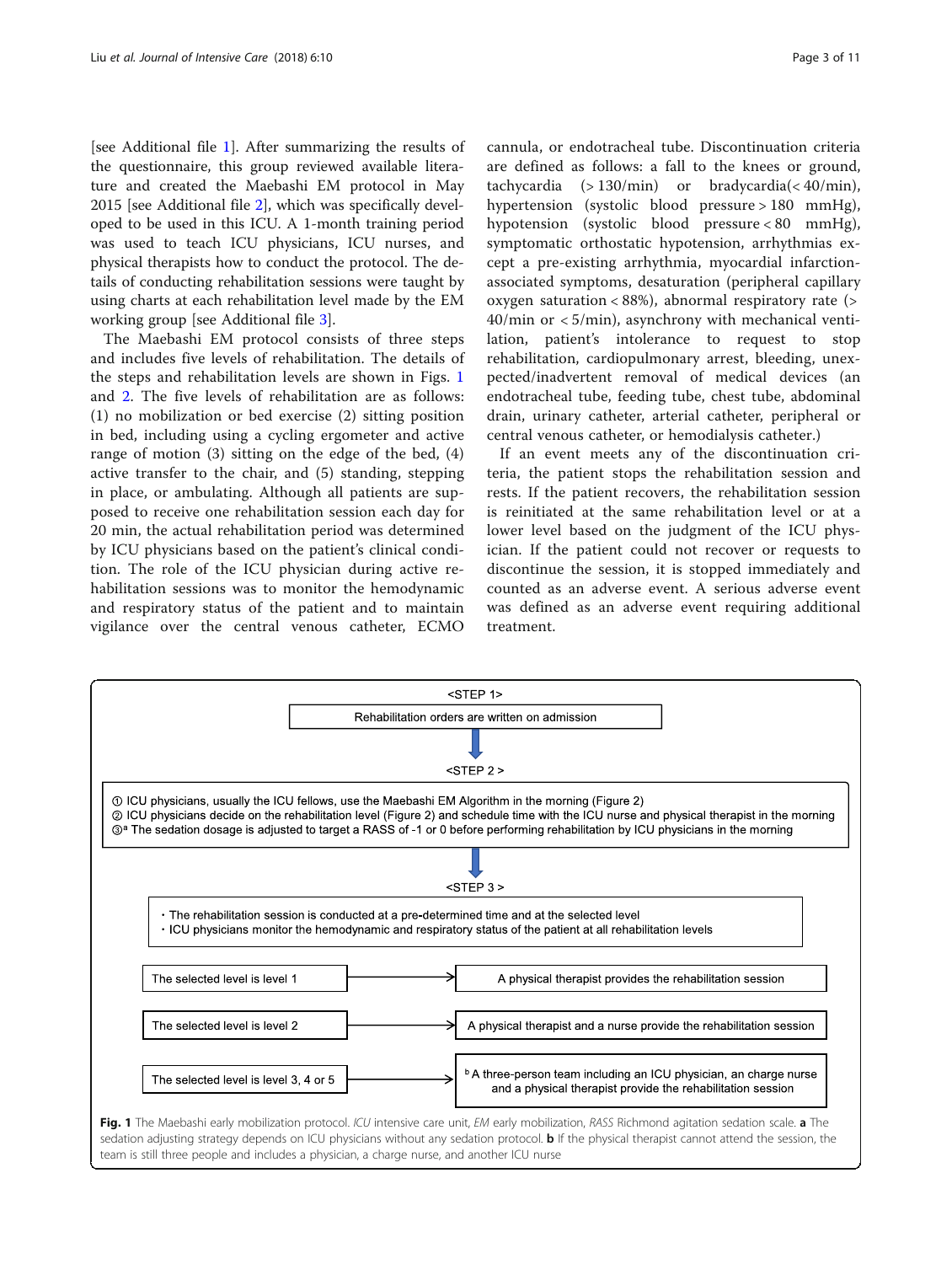<span id="page-3-0"></span>

# Study outcomes

The primary outcome was the safety of EM conducted according to the Maebashi EM protocol. The safety objective was the incidence rate of adverse events in all rehabilitation sessions. Rehabilitation levels and the types of adverse events were recorded and reviewed to evaluate the safety of EM. Medical devices in place during rehabilitation sessions were also reviewed to investigate any possible relationship between adverse events and equipment.

Secondary outcomes include the number of days to first rehabilitation and the number of days to progress to higher rehabilitation levels. Other outcomes of rehabilitation sessions, including the percentage of patients who got out of bed, standing, or ambulating, were also collected. The active rehabilitation level was defined to be sitting out of the bed, active transfer to a chair, standing, marching, and ambulating.

# Data collection

Baseline medical characteristics of all enrolled patients were collected on admission, and during the course of the ICU stay, including age, gender, body mass index (BMI), the ability to ambulate prior to ICU admission, admission source, reason for admission to the ICU, Acute Physiology and Chronic Health Evaluation II (APACHE II) score, Sequential Organ Failure Assessment (SOFA) score on admission, the need for mechanical ventilation, Extracorporeal Membrane Oxygenation (ECMO), continuous analgesia, continuous sedation, vasopressors, corticosteroids, neuromuscular blocking agents, or dialysis. Other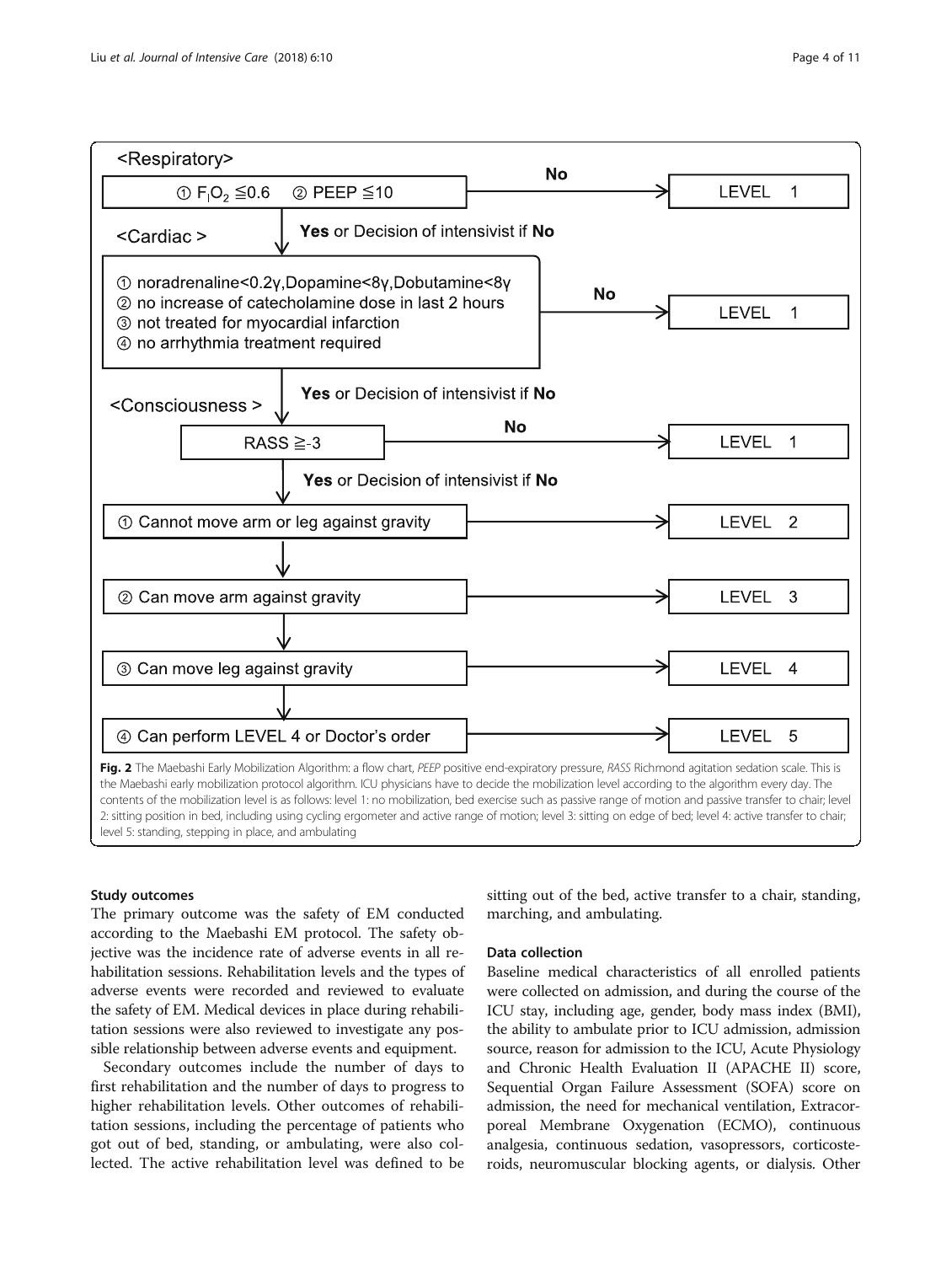information such as ICU length of stay, hospital length of stay, mechanical ventilation periods, ability to ambulate at hospital discharge, mortality, and where the patient went after leaving the hospital were recorded at the time of discharge.

Rehabilitation information was recorded immediately after the session on that day, including the highest level of rehabilitation which continued for at least 5 min, medical devices in place during the session, the site of each medical device, any event which met the criteria for discontinuing the session, whether the session was conducted according to protocol, and if there were any protocol violations.

There are no missing data in this study. All data were collected prospectively and sent to personnel uninvolved with the EM working group. After data collection, rehabilitation outcomes were summarized, and the relationships between adverse events and the rehabilitation level, or adverse events and medical devices were examined.

# Subgroup analysis and sensitivity analysis

To reduce the influence of the patients who had mild critical illnesses and were discharged from the ICU early, a subgroup analysis was conducted as a post hoc study, focusing on rehabilitation outcomes. Data from patients who stayed in the ICU for more than 72 h were analyzed. In the main analysis, rehabilitation information, including the number of rehabilitation sessions performed at each level, the number and rate of adverse events, the percentage of patients who got out of bed, standing or ambulating in the ICU, number of days to first rehabilitation, and number of days to progress to higher levels of rehabilitation, were summarized.

#### Statistical analysis

Distributed continuous variables without a normal distribution are presented as median and interquartile range (IQR). Categorical data are summarized using numbers or percentages. The Wilcoxon rank sum test was used for comparing continuous variables, and the chi-squared test was used for categorical data. Same statistic measures were used for the sub-group analysis.

In this study, the primary outcome was set as the incidence rate of adverse events among all rehabilitation sessions, following previous study designs of safety [[10,](#page-9-0) [16](#page-9-0), [25](#page-10-0)]. The sample size was calculated at a 95% confidence level. The assumed rate of adverse events was set at 3.0% (0.03), and the expected confidence interval was 0.03, based on the rate of adverse events of the prior studies [[12](#page-9-0), [14](#page-9-0), [16](#page-9-0), [17](#page-10-0), [25](#page-10-0), [26](#page-10-0), [28](#page-10-0)]. According to a power calculation, a total sample size of 497 rehabilitation sessions are needed to assess the safety of EM according to the Maebashi EM protocol driven by ICU physicians. To enhance

the internal validity of the safety, the incidence rate of adverse events for active rehabilitation levels (levels 3, 4, and 5) and non-active rehabilitation levels (levels 1 and 2) were compared by the chi-squared test, as done in a prior study [[16](#page-9-0)]. All statistical analyses were conducted using EZR (Saitama Medical Center, Jichi Medical University, Saitama, Japan), which is a graphical user interface for R (The R Foundation for Statistical Computing, Vienna, Austria) [[29](#page-10-0)]. Statistical tests were two sided and statistical significance was defined as  $P < 0.05$ .

# Results

# Baseline patient characteristics

During the observation period from June 2015 to June 2016, 839 patients were admitted to the ICU. The details of study patient recruitment are shown in Additional file [4](#page-9-0) [see Additional file [4](#page-9-0)]. A total of 232 patients were enrolled in this study. Table [1](#page-5-0) shows the baseline characteristics of enrolled patients. The median age was  $69.0$  years (IQR  $55.8-80.0$  years) and  $156/$ 232 (67%) patients were male. Of 232 patients, 181 (78%) were admitted from the emergency department, 72 (31%) underwent mechanical ventilation and six (2.6%) received ECMO. The APACHE II and SOFA scores on admission were 16 (IQR 10–22) and 4 (IQR 2–7) and the average length of ICU stay and duration of mechanical ventilation were 1.8 and 2.1 days, respectively.

# Safety

# Rehabilitation sessions and adverse events

A total of 587 rehabilitation sessions were conducted for 232 patients. The median number of rehabilitation sessions per patient was 1 (range 0–55 sessions). The relationship between rehabilitation sessions and adverse events is summarized in Table [2.](#page-5-0) During 587 rehabilitation sessions, 13 adverse events occurred. The primary outcome, the incidence rate of adverse events among all rehabilitation sessions was 2.2% (95% confidence interval [CI] 1.2–3.8%). The adverse events included seven episodes of patient intolerance, necessitating discontinuing the rehabilitation session, and six episodes of orthostatic hypotension with symptoms (Table [3](#page-5-0)). Thirteen adverse events occurred in 10 patients; 2 patients experienced adverse events several times. One patient had three adverse events as intolerance at same rehabilitation level (level 5), and the other patient had two adverse events as orthostatic hypotension with symptoms at different levels (level 2 and 3). There was no significant difference between the incidence rate in active rehabilitation, (levels 3 to 5, 387 sessions, 11 adverse events, 2.8%; 95% confidence interval [CI] 1.4– 5.0%) and the incidence rate for non-active rehabilitation, (levels 1 and 2, 200 sessions, 2 adverse events,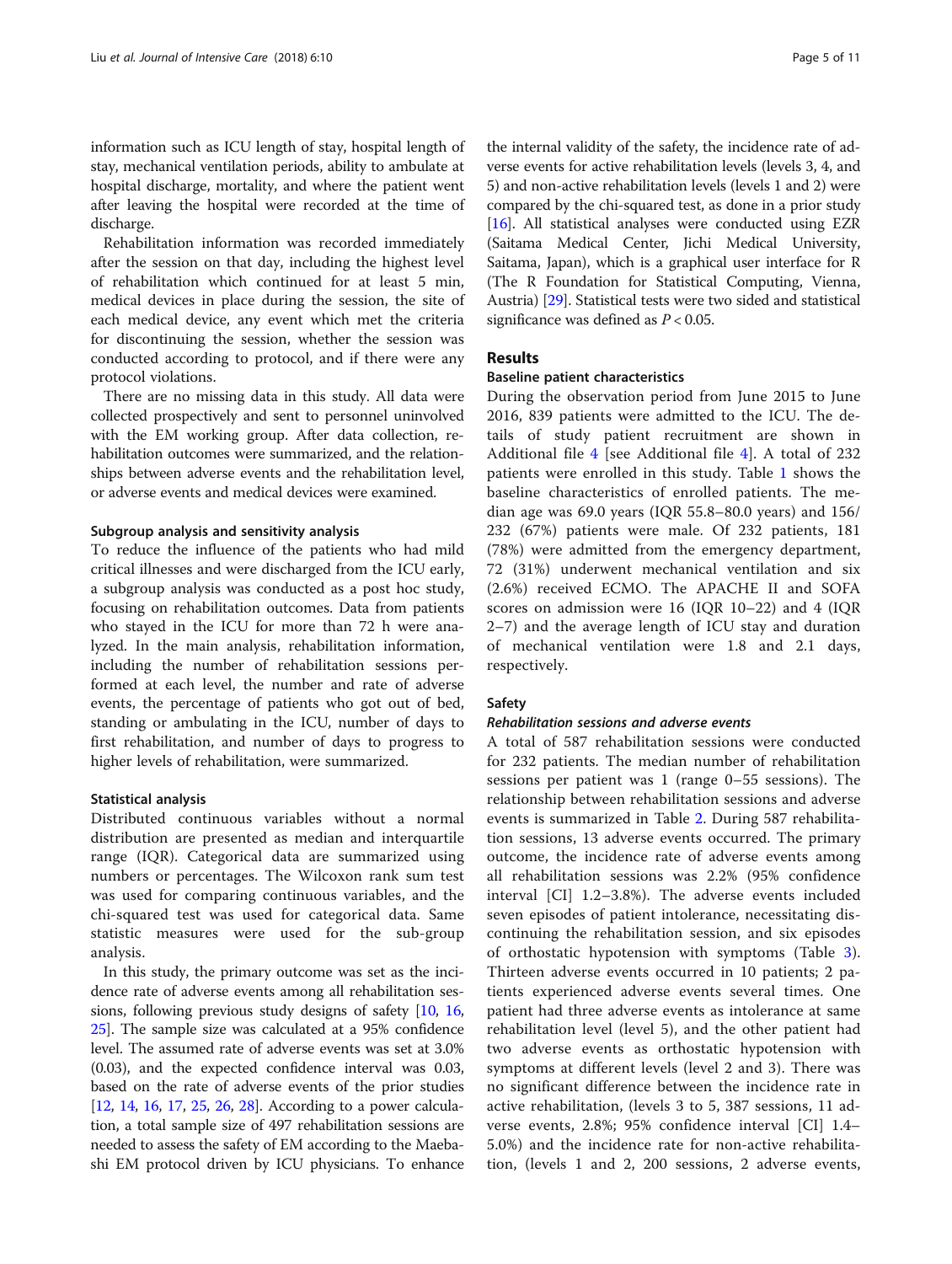# <span id="page-5-0"></span>**Table 1** Baseline patient characteristics ( $n = 232$ )

| Variable                                                    | Values median [IQR]<br>or number (%) |
|-------------------------------------------------------------|--------------------------------------|
| Age (years), median [IQR]                                   | 69.0 [55.8-80.0]                     |
| Gender (male), n (%)                                        | 156 (67%)                            |
| BMI (kg/m <sup>2</sup> ), median [IQR]                      | 21.1 [18.8-24.2]                     |
| Ambulatory prior to admission, n (%)                        | 208 (90%)                            |
| Admitted from                                               |                                      |
| Emergency room, n (%)                                       | 181 (78%)                            |
| Hospital ward, n (%)                                        | 51 (22%)                             |
| ICU admission diagnosis                                     |                                      |
| Sepsis, n (%)                                               | 92 (40%)                             |
| Gastrointestinal, n (%)                                     | 49 (21%)                             |
| Respiratory failure, n (%)                                  | 29 (13%)                             |
| Trauma, n (%)                                               | 28 (12%)                             |
| Drug abuse, n (%)                                           | 12 (5%)                              |
| Others, n (%)                                               | 22 (9%)                              |
| APACHE II score, median [IQR]                               | 16 [10-22]                           |
| SOFA on admission, median [IQR]                             | 4 [2-7]                              |
| Patients undergoing mechanical<br>ventilation, n (%)        | 72 (31%)                             |
| Patients receiving ECMO, n (%)                              | 6(2.6%)                              |
| Patients receiving continuous<br>analgesia (opiates), n (%) | 117 (50%)                            |
| Patients receiving continuous<br>sedation, n (%)            | 82 (35%)                             |
| Patients receiving vasopressors, n (%)                      | 87 (38%)                             |
| Patients receiving steroids, n (%)                          | 39 (17%)                             |
| Patients receiving neuromuscular<br>blocking agents, n (%)  | $2(0.90\%)$                          |
| Patients receiving dialysis, n (%)                          | 34 (15%)                             |
| ICU length of stay (days), median [IQR]                     | 1.8 [1.2–3.7]                        |
| Mechanical ventilation period (days),<br>median [IQR]       | 2.1 [0.9-4.2]                        |
| Hospital length of stay (days),<br>median [IQR]             | 16.9 [9.3-36.1]                      |
| Ambulatory at discharge, n (%)                              | 184 (79%)                            |
| In-hospital mortality, $n$ (%)                              | 11 (4.7%)                            |
| Discharged to                                               |                                      |
| Home, <i>n</i> (%)                                          | 138 (60%)                            |
| Another hospital or<br>rehabilitation center, n (%)         | 72 (31%)                             |
| Nursing home, n (%)                                         | 11 (4.7%)                            |

Data in table are presented as the median with the interquartile range or as a number with percentage in total patients

BMI body mass index, IQR interquartile range, ICU intensive care unit, APACHE Acute Physiology and Chronic Health Evaluation, SOFA Sequential Organ Failure Assessment, ECMO extracorporeal membrane oxygenation

# of sessions performed events, n (%) of patients  $(n = 232)^{a}$ Rehabilitation level Level 1, *n* 154 1 (0.60%) 73 Level 2 Total, *n* 46 1 (2.2%) 26 Ergometer,  $n = 10$  0 (0%) 4 Level 3, n 169 7 (4.1%) 74 Level 4, n 54 0 (0%) 18 Level 5 Total, n 164 4 (2.4%) 83 Standing or marching at bedside, n 103 4 (3.9%) 42 Ambulating in the ICU,  $n = 61$  0 (0%) 49 Active rehabilitation,  $n = 387$  11 (2.8%) 143

Table 2 Rehabilitation sessions and adverse events

Total number

Adverse

Total Rehabilitation sessions, n 587 13 (2.2%)

Data are presented as number (%)

 $ICU$  intensive care unit

<sup>a</sup>This demonstrates the number of the patients who experienced the each rehabilitation levels

# Table 3 Type and frequency of adverse events

|                                             | Adverse<br>events $(n = 13)$ | Event rate per 1000<br>rehabilitation sessions |
|---------------------------------------------|------------------------------|------------------------------------------------|
| Fvent                                       |                              |                                                |
| Patient intolerance <sup>a</sup>            | 7(54%)                       | 12                                             |
| Symptomatic orthostatic<br>hypotension      | 6 (46%)                      | 10                                             |
| Fall to knees or ground                     | $0(0\%)$                     | 0                                              |
| Asynchrony with<br>mechanical ventilation   | $0(0\%)$                     | 0                                              |
| Tachycardia or bradycardia                  | $0(0\%)$                     | 0                                              |
| Arrhythmia                                  | $0(0\%)$                     | 0                                              |
| Myocardial infraction<br>associated symptom | $0(0\%)$                     | $\Omega$                                       |
| Tachypnea or bradypnea                      | $0(0\%)$                     | 0                                              |
| Desaturation                                | $0(0\%)$                     | 0                                              |
| Cardiopulmonary arrest                      | $0(0\%)$                     | 0                                              |
| Bleeding                                    | $0(0\%)$                     | 0                                              |
| Inadvertent removal<br>of medical devices   | $0(0\%)$                     | 0                                              |

Data are presented as number of occurrences with percentage

A total of 587 rehabilitation sessions were performed during the study period <sup>a</sup>Patients' intolerance includes five episodes of extreme exhaustion and two episodes of exacerbation of abdominal pain in patients diagnosed with acute pancreatitis. There is no scale for exhaustion or pain

Total number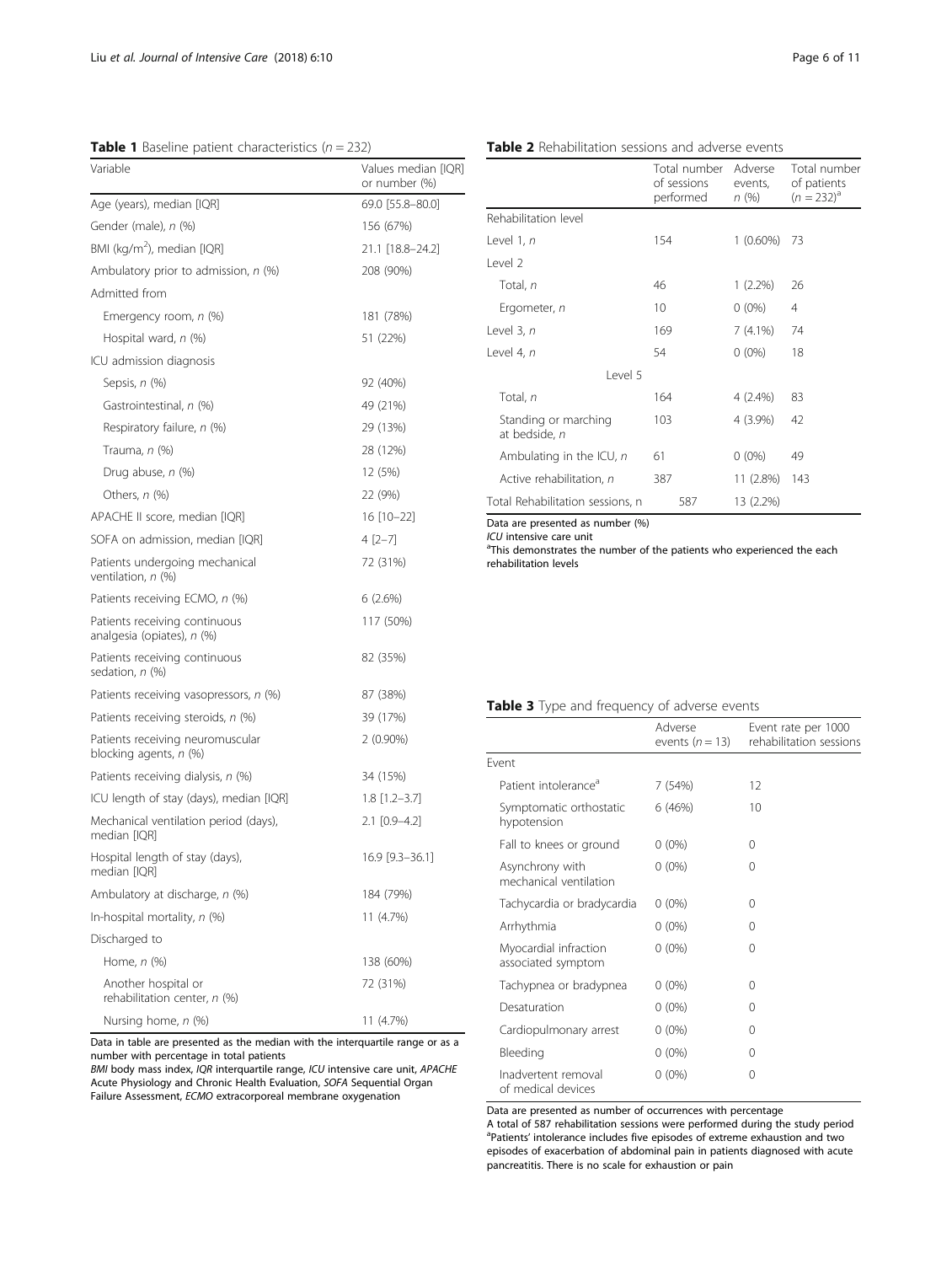1.0%; 95% confidence interval [CI] 1.0–3.6%), (P = 0.15). There were no serious adverse events requiring additional treatment, such as cardiopulmonary resuscitation, an increase in vasopressor dose, the fraction of inspired oxygen, or the need for additional analgesia (Table [3\)](#page-5-0).

Relationship between medical devices and adverse events Medical devices in place during the rehabilitation sessions are summarized in Table 4 Nearly all rehabilitation sessions were performed with peripheral venous catheters (99%), arterial lines (98%), and urinary bladder catheters (94%) in place. Other medical devices, such as chest or abdominal drains, or central venous catheters, were also in place during rehabilitation. Additional file [5](#page-9-0) shows the details of rehabilitation sessions and adverse events related to mechanical ventilation and ECMO. Of 587

Table 4 Relation between medical devices and adverse events.

|                                             | Total number of<br>sessions performed | Adverse events<br>n(%) |
|---------------------------------------------|---------------------------------------|------------------------|
| Medical devices in place during the session |                                       |                        |
| Peripheral venous catheter, n               | 582                                   | 13 (2.2%)              |
| Arterial line                               |                                       |                        |
| Total, n                                    | 574                                   | 13 (2.3%)              |
| Radial, n                                   | 568                                   | 13 (2.3%)              |
| Femoral, n                                  | 6                                     | $0(0\%)$               |
| Central venous catheter                     |                                       |                        |
| Total, n                                    | 167                                   | 8 (4.8%)               |
| Jugular, n                                  | 112                                   | 5(4.5%)                |
| Subclavian, n                               | 18                                    | $0(0\%)$               |
| Femoral, n                                  | 37                                    | $3(8.1\%)$             |
| Hemodialysis catheter                       |                                       |                        |
| Total, n                                    | 105                                   | $1(1.0\%)$             |
| Jugular, n                                  | 96                                    | $1(1.0\%)$             |
| Femoral, n                                  | 11                                    | $0(0\%)$               |
| Mechanical ventilator, n                    | 293                                   | $7(2.4\%)$             |
| Endotracheal tube, n                        | 183                                   | 5(2.7%)                |
| Tracheostomy tube, n                        | 127                                   | 3(2.4%)                |
| ECMO cannula, n                             |                                       |                        |
| Total, n                                    | 110                                   | $4(3.6\%)$             |
| Jugular, n                                  | 110                                   | $4(3.6\%)$             |
| Femoral, n                                  | 110                                   | $4(3.6\%)$             |
| Feeding tube, n                             | 419                                   | 10 (2.4%)              |
| Urinary catheter, n                         | 550                                   | 12 (2.2%)              |
| Chest tube, n                               | 83                                    | 3(3.6%)                |
| Abdominal drain, n                          | 112                                   | 2(1.8%)                |
| Total rehabilitation sessions               | 587                                   | 13 (2.2%)              |

Data are presented as number (%)

ECMO extracorporeal membrane oxygenation

rehabilitation sessions, 293 sessions (50%) were performed while the patient was undergoing mechanical ventilation and 110 sessions (19%) were performed with ECMO devices in place. The incidence rate of adverse events in patients undergoing mechanical ventilation was 2.4% and with ECMO was 3.6%. There were no adverse events directly related to medical devices, such as inadvertent removal.

# Compliance with the Maebashi EM protocol and participating staff at each level

Protocol compliance was reviewed, and there were no violations, such as rehabilitation sessions which were not conducted according to the Maebashi EM protocol. All rehabilitation sessions were conducted strictly according to the written protocol. ICU physicians attended 96% of active rehabilitation sessions, ICU nurses attended 99%, and physical therapists attended 71% (Fig. [3\)](#page-7-0). During all sessions which ICU physicians did not attend, especially at levels 1 or 2, ICU physicians were present near the rehabilitation site in the ICU and monitored the hemodynamic and respiratory status of all patients.

# Rehabilitation outcomes

Rehabilitation outcomes during the study period are summarized in Table [5](#page-7-0). The median number of days to the first protocolized rehabilitation session was 0.7 (IQR 0.0–0.9). A total of 62% of patients  $(n = 143)$  got out of bed during their ICU stay, and the median time to first getting out of bed was 1.2 (IQR 0.1–2.0) days.

## Subgroup analysis

There were 71 patients who stayed in the ICU for more than 72 h, including 41 (59%) who underwent mechanical ventilation, with mean APACHE II scores of 23 (IQR 18–28), and the length of ICU stay or mechanical ventilation were 5.2 days (IQR 3.8–7.8) or 3.9 days (IQR 2.1–6.8), respectively [see Additional file [6](#page-9-0)]. The rehabilitation outcomes in this subgroup are summarized in Table [5.](#page-7-0) The rehabilitation sessions began within 1 day (median 1.0 days; IQR 0.8–2.0 days), and 82% (58) of patients could get out of bed within 2 days (median 2.0 days; IQR 1.4–3.6 days).

# **Discussion**

This is the first study from Japan to demonstrate the safety of EM in the ICU. There are few studies focusing on the direct involvement of ICU physicians in EM. In this study, two important clinical outcomes were observed. First, EM conducted by ICU physicians according to a protocol, without a specialized EM team or an EM culture, results in a rate of adverse events similar to that reported in previous studies [\[12](#page-9-0), [14,](#page-9-0) [16](#page-9-0), [17](#page-10-0), [25,](#page-10-0) [26](#page-10-0), [28\]](#page-10-0). There were no adverse events related to in situ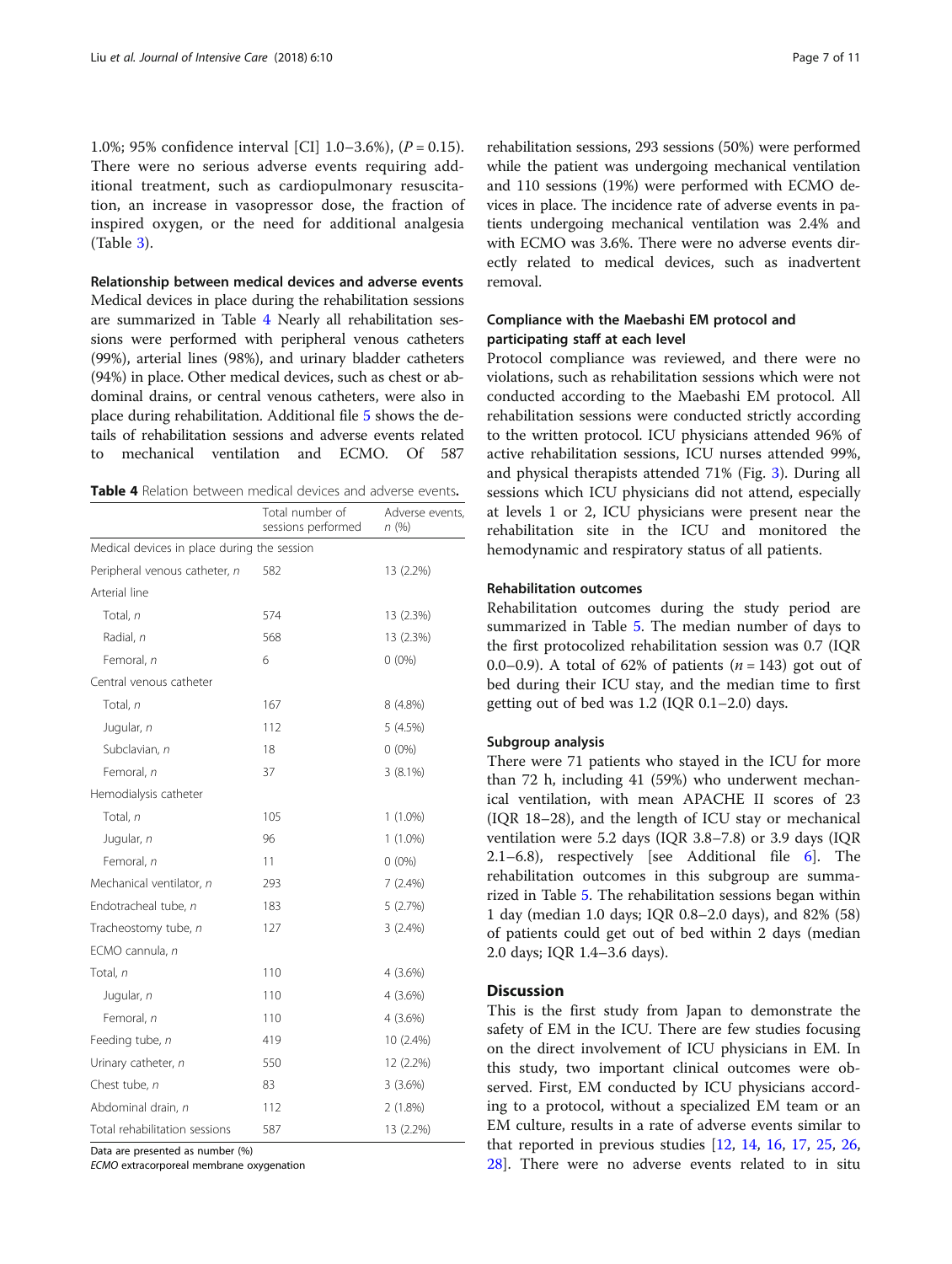<span id="page-7-0"></span>

medical devices. Second, EM conducted by ICU physicians can be initiated in the acute phase of critical illness without serious adverse events requiring additional treatment or resuscitation. These results suggest that ICU physician-conducted EM is safely performed in an environment where EM was not routine practice, available resources are limited, and there is no specialized EM team, EM specialists, or an EM culture.

EM conducted by ICU physicians according to a protocol is performed at a safety level comparable to that reported in prior studies, in the absence of a specialized EM team, and in patients with a variety of medical devices in place. This study identified 13 adverse events (2.2%; 95% CI 1.2–3.8%), which did not require specific treatment and occurred at the incidence rate of adverse events similar to previous studies conducted in institutions with a specialized EM team [[12,](#page-9-0) [14,](#page-9-0) [16](#page-9-0), [17](#page-10-0), [25,](#page-10-0) [30](#page-10-0)]. EM conducted in patients undergoing mechanical ventilation or ECMO, which have been considered barriers to active rehabilitation or relatively high risk [[25,](#page-10-0) [31](#page-10-0)], was also safely performed with a low incidence rate of adverse events (2.4 and 3.6%, respectively). In an ICU without a specialized team or an EM culture, the lack of specially trained personnel to manage safety during EM and provide leadership among multidisciplinary ICU staff [\[10,](#page-9-0) [32\]](#page-10-0), limited numbers of personnel [[18](#page-10-0), [24](#page-10-0)], the presence of medical devices [\[25,](#page-10-0) [31](#page-10-0)] have all been considered major barriers to initiate EM in the ICU [[19](#page-10-0)–[21](#page-10-0)]. A questionnaire was given to members of the ICU staff to identify the barriers in the ICU, which revealed similar barriers for the initiation of EM [see Additional file [1\]](#page-9-0). ICU physicians are trained to lead and cooperate with other staff, to manage clinical problems and to deal with problems associated with medical devices [[33\]](#page-10-0). The leadership, cooperation, and medical management skills of ICU physicians are essential to initiate EM in such an environment. This skill set matches some of the perceived difficulties of initiating EM in the

|  |  |  |  | Table 5 Outcomes of protocolized rehabilitation |
|--|--|--|--|-------------------------------------------------|
|--|--|--|--|-------------------------------------------------|

|                                                                        | All study patients $(n = 232)^a$  | Subgroup in the ICU $\geq$ 72 h (n = 71) |
|------------------------------------------------------------------------|-----------------------------------|------------------------------------------|
| Variable                                                               | Values median [IQR] or number (%) | Values median [IQR] or number (%)        |
| Patients who could get out of bed, n (%)                               | 143 (62%)                         | 58 (82%)                                 |
| Patients who could stand during ICU stay, n (%)                        | 82 (35%)                          | 31 (45%)                                 |
| Patients who could ambulate during ICU stay, n (%)                     | 49 (21%)                          | 12 (17%)                                 |
| Days to first rehabilitation session (days), median [IQR] <sup>a</sup> | $0.7$ $[0.0 - 0.9]$               | $1.0$ $[0.8 - 2.0]$                      |
| Days to first out of bed (days), median [IQR] <sup>a</sup>             | $1.2$ $[0.1 - 2.0]$               | $2.0$ [1.4-3.6]                          |
| Days to first standing (days), median [IQR] <sup>a</sup>               | $1.2$ [0.8-2.1]                   | $2.8$ [1.7-4.9]                          |
| Days to first ambulating (days), median [IQR] <sup>a</sup>             | $1.0$ $[0.7-1.7]$                 | $2.3$ $[1.2 - 2.9]$                      |

Data in table are presented as the median with the interquartile range or as a number with percentage in total patients

 $IOR$  interquartile range,  $ICU$  intensive care unit

Days counted from the time of ICU admission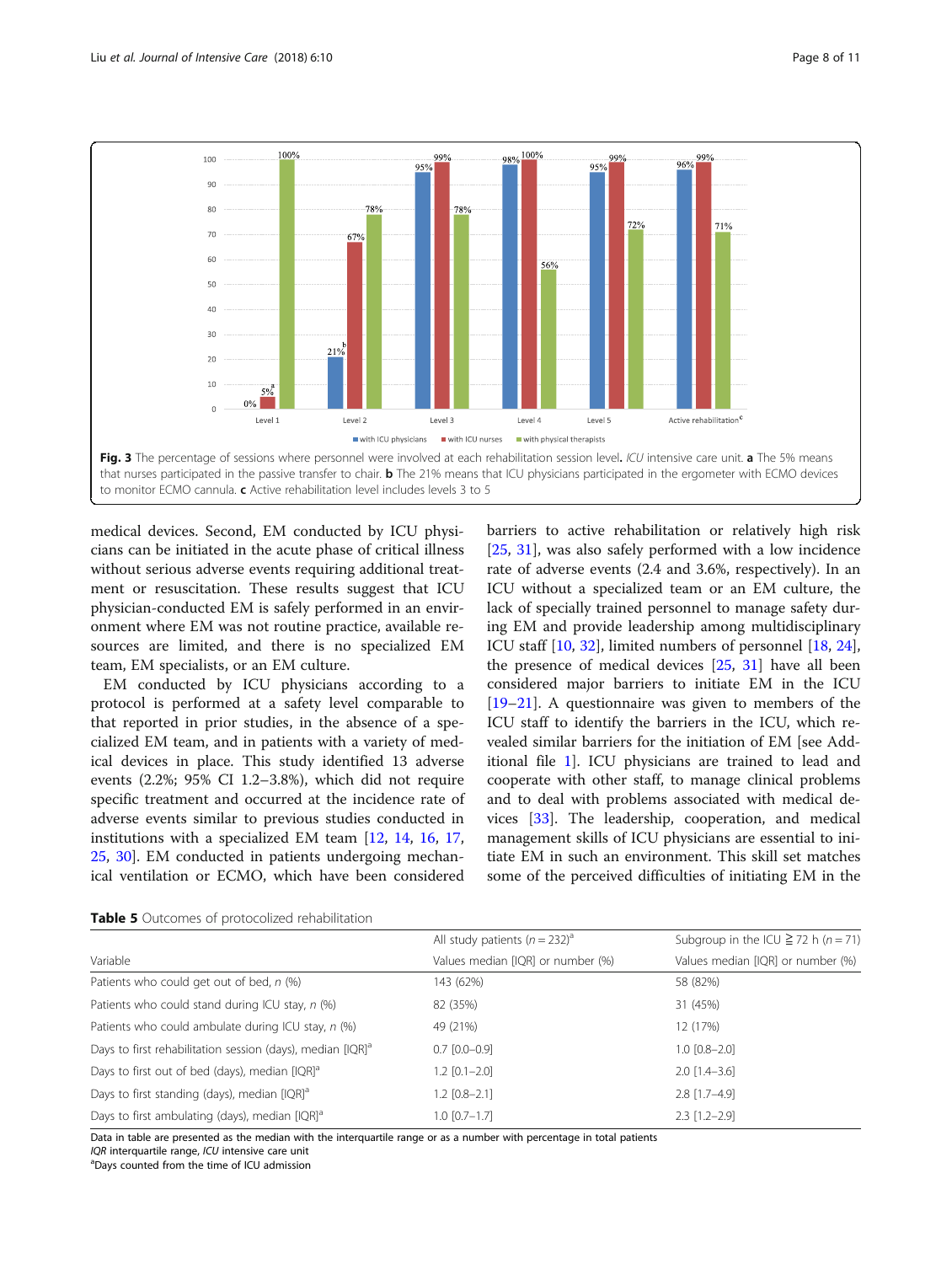ICU, making the ICU physician an ideal person to lead such an effort. The Maebashi EM protocol adopted a simple algorithm and simple rehabilitation content based on previous studies which were successively introduced in the ICU [see Additional file [2\]](#page-9-0) and did not utilize specialized rehabilitation equipment such as electrical muscle stimulation. Due to the simplicity of the protocol, ICU physicians who are not specialized in rehabilitation can initiate and make clinical decisions regarding EM. In this study, ICU physicians were directly involved in over 95% of active rehabilitation sessions and safely provide protocolized EM.

EM, guided by an ICU physician conducted protocol, can be initiated in the acute phase of critical illness without serious adverse events requiring additional treatment. Prior studies showed that respiratory and hemodynamic instability, which are familiar problems in acute illness, are commonly perceived as barriers by some staff, such as nurses or physical therapists [[19](#page-10-0)–[21](#page-10-0)]. Another study pointed out that mobilization in the acute phase of critical illness may be difficult because of severity [\[34](#page-10-0)], though early initiation of rehabilitation is recommended to improve patient outcomes because of rapid muscle atrophy within 24 to 48 h after ICU admission [[11,](#page-9-0) [35](#page-10-0), [36](#page-10-0)].

Although the involvement of specialists or a specialized team have been recommended to promote EM in the acute phase of critical illness [[37](#page-10-0)–[40](#page-10-0)], many hospitals in Japan do not have a specialized team to conduct this therapy. In these situations, the ICU physician can play an important role. As part of their training, ICU physicians develop the requisite skills to manage respiratory and hemodynamic problems in acutely ill patients [[33](#page-10-0), [41\]](#page-10-0). Some studies suggest that the involvement of ICU physicians may reduce complications and potentially enhance the safety of ICU procedures [[42](#page-10-0)–[44](#page-10-0)]. If adverse events associated with critical illness occur, ICU physicians can cope with events immediately and appropriately. There were no serious adverse events requiring additional treatment or resuscitation in this study. ICU physicians play an important role as a safety net in the conduct of EM in the acute phase of critical illness.

In this study, the length of ICU stay (1.8 days) and the duration of mechanical ventilation (2.1 days) are shorter than previous studies [[11](#page-9-0), [15](#page-9-0)]. Patients who received mechanical ventilation represent 31% of enrolled patients. It may seem natural that many patients could get out of bed early in their ICU stay, since their critical illness was not so severe. Therefore, we conducted a subgroup analysis, focusing on patients who stayed in the ICU for more than 72 h (Table [5](#page-7-0), [see Additional file  $6$ ]). The average length of ICU-stay (5.2 days) and duration of mechanical ventilation (3.9 days) were comparable to a prior study  $(5.9 \text{ and } 3.4 \text{ days respectively})$  [\[11\]](#page-9-0). Patients in the subgroup were more severely ill (median APACHE II score 23) and underwent mechanical ventilation more frequently (59%) compared to all enrolled patients. This subgroup analysis also confirmed the safety of the EM protocol (adverse events in 2.7%, and no serious adverse events) and showed positive rehabilitation outcomes (82% of the subgroup-patients could get out of bed within 2 days).

This study has several acknowledged limitations. First, patients with certain diseases were excluded. Due to relatively stringent patient selection criteria, severe critical ill patients were excluded and relatively mild severe patients were included, and the results of this study may not be generally applicable. Patients with diseases excluded from this study were immobilized for a long period and were thought not to be suitable for active rehabilitation strategies in the acute phase of critical illness, especially within 1 day. Other protocols or strategies might be necessary for patients with these excluded conditions. Patients with post-operative scheduled admission to the ICU were also excluded, because almost all of them stayed in the ICU for a very short period and were usually discharged early the next morning before receiving the rehabilitation sessions.

There may be unrecognized confounding factors associated with adverse events. For example, data regarding agitation, delirium, the rate of ICU-acquired weakness, or muscle atrophy were not collected in this study. Although the clinical workload of ICU physicians and nurses was increased due to this protocol, any relationship between an increase in daily work and adverse events was not examined.

Third, the statistical method to count adverse events and rehabilitation sessions was a repeated measurement which could influence the results. We used the method described in a previous study and a recent systematic review with a meta-analysis to enhance the comparability of safety among studies [[10](#page-9-0), [16](#page-9-0), [25](#page-10-0), [45\]](#page-10-0). It is important to take repeated measurement data into account when the sample size is calculated, which is a limitation of this study. The total number of patients was included to evaluate the rate of the adverse events per patient at each rehabilitation level, in addition to the rate of adverse events per session. This analysis allows consideration of the rate of adverse events without the influence of individual patient characteristics.

Fourth, this is a single-center observational study without a comparison group, which could introduce bias, limiting the ability to generalize these results to other hospitals. Further observation and verification, focusing on the other factors associated with the safety of EM or the short- and long-term effects of EM according to the protocol on clinical outcomes, is necessary to investigate the external validity and the utility of the Maebashi EM protocol.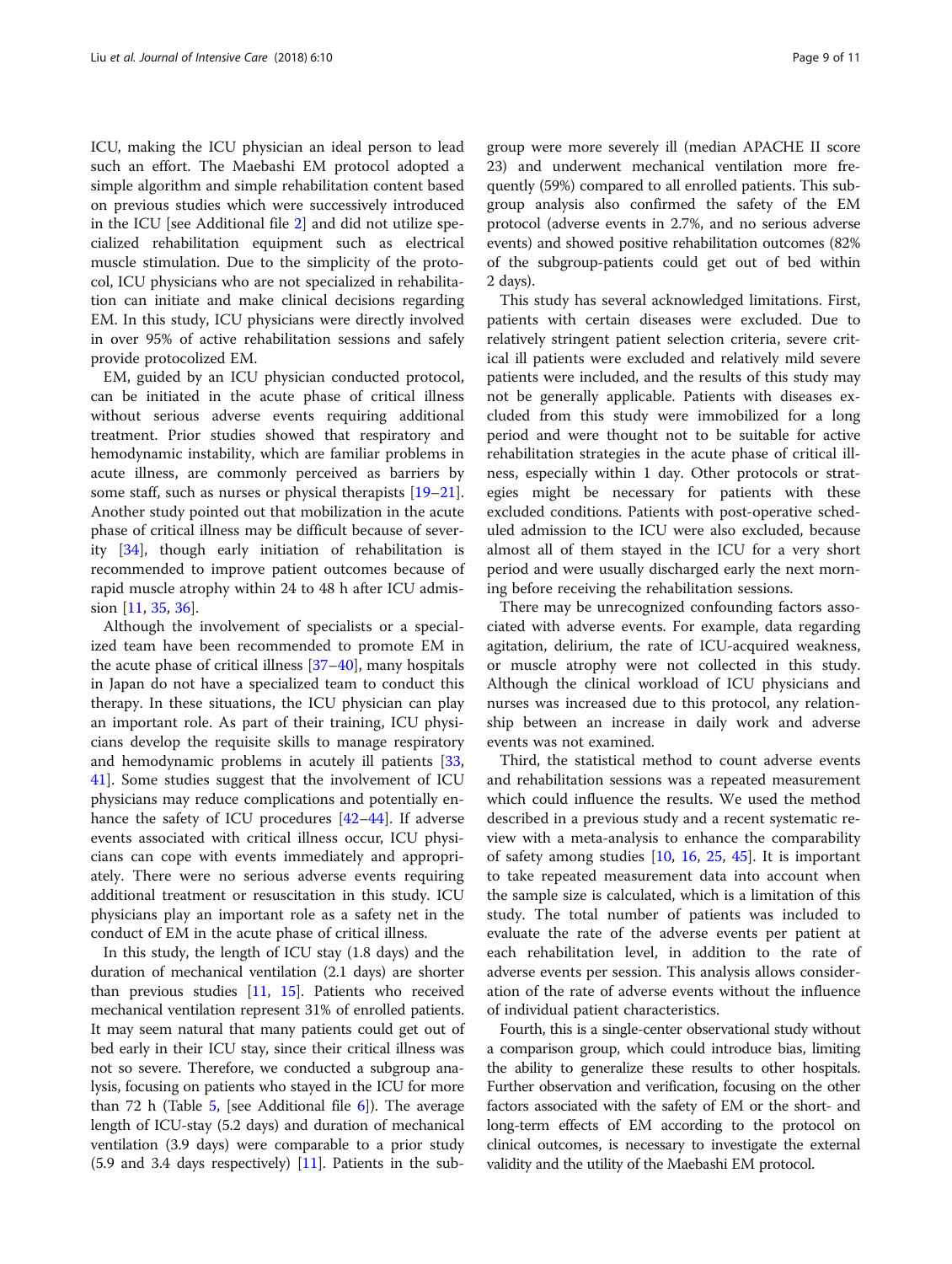# <span id="page-9-0"></span>Conclusion

EM, performed according to the Maebashi EM protocol conducted by ICU physicians, without EM specialists, an EM specialized team or an EM culture, was performed with a safety level similar to that reported in previous studies which were conducted with a specialized team, even though patients had a variety of medical devices in place. Protocolized EM led by ICU physicians can be initiated in the acute phase of critical illness without serious adverse events requiring additional treatment.

# Additional files

[Additional file 1:](https://doi.org/10.1186/s40560-018-0281-0) Barriers described by ICU physicians, ICU nurses, and physical therapists. (DOCX 15 kb)

[Additional file 2:](https://doi.org/10.1186/s40560-018-0281-0) References for details of the Maebashi early mobilization protocol. (DOCX 17 kb)

[Additional file 3:](https://doi.org/10.1186/s40560-018-0281-0) Example of each rehabilitation level. (DOCX 4361 kb)

[Additional file 4:](https://doi.org/10.1186/s40560-018-0281-0) Details of exclusion criteria and a flow diagram of

recruitment. ICU intensive care unit. There were no missing data. (PPTX 43 kb) [Additional file 5:](https://doi.org/10.1186/s40560-018-0281-0) Rehabilitation sessions and adverse events-mechanical

ventilation and ECMO. (DOCX 15 kb)

[Additional file 6:](https://doi.org/10.1186/s40560-018-0281-0) Characteristics of patients who stayed in the ICU more than 72 h. (DOCX 15 kb)

#### Abbreviation

APACHE: Acute Physiology and Chronic Health Evaluation II; BMI: Body mass index; CI: Confidence interval; ECMO: Extracorporeal membrane oxygenation; EM: Early mobilization; ICU: Intensive care unit; IQR: Interquartile range; SOFA: Sequential Organ Failure Assessment

#### Acknowledgements

The authors thank the early mobilization working group and the staff in the Japan Red Cross Hospital, including ICU physicians, nurses, and physical therapists for their collaboration to initiate early mobilization in ICU.

#### Funding

This research did not receive any specific grant from funding agencies in the public, commercial, or not-for-profit sectors.

#### Availability of data and materials

The dataset generated and analyzed during the current study are not publicly available but are available from the corresponding author on reasonable request.

### Authors' contributions

KL and TO conducted the study design. KL, TO, HO, KJ, EA, and JO participate in creating the protocol and introducing the protocol in our ICU. MN helped in the data collection and the statistical analysis. TO, MN, DM, HS, and AL helped in the development of this manuscript and AL also checked the English grammar. KT advised the statistical methods. All authors read and approved the final manuscript.

# Ethics approval and consent to participate

The study was approved by the ethics committee of the Japan Red Cross Maebashi Hospital.

### Consent for publication

Not applicable.

# Competing interests

The authors declare that they have no competing interests in this section.

# Publisher's Note

Springer Nature remains neutral with regard to jurisdictional claims in published maps and institutional affiliations.

#### Author details

<sup>1</sup> Advanced Medical Emergency Department and Critical Care Center, Japan Red Cross Maebashi Hospital, 3-21-36 Asahi-cho, Maebashi, Gunma 371-0014, Japan. <sup>2</sup> Department of Biostatistics, Nagoya University Graduate School of Medicine, Tsurumai-cho 64, Syowa-ku, Nagoya, Aichi 466-8560, Japan. <sup>3</sup>Department of Rehabilitation Medicine, Japan Red Cross Maebashi Hospital 3-21-36 Asahi-cho, Maebashi, Gunma 371-0014, Japan. <sup>4</sup>Department of Nursing, Intensive Care Unit, Japan Red Cross Maebashi Hospital, 3-21-36 Asahi-cho, Maebashi, Gunma 371-0014, Japan. <sup>5</sup>Department of Surgery, Jichi Medical University, 3311-1 Yakushiji, Shimotsukeshi, Tochigi 329-0498, Japan. 6 Department of Emergency Medicine, Jichi Medical University, 3311-1 Yakushiji, Shimotsukeshi, Tochigi 329-0498, Japan.

# Received: 21 December 2017 Accepted: 12 February 2018 Published online: 20 February 2018

#### References

- 1. Harvey MA, Davidson JE. Postintensive care syndrome: right care, right now… and later. Crit Care Med. 2016;44:381–5.
- 2. Iwashyna TJ, Ely EW, Smith DM, Langa KM. Long-term cognitive impairment and functional disability among survivors of severe sepsis. JAMA. 2010;304:1787–94.
- Griffith J, Hatch RA, Bishop J, Morgan K, Jenkinson C, Cuthbertson BH, et al. An exploration of social and economic outcome and associated healthrelated quality of life after critical illness in general intensive care unit survivors: a 12-month follow-up study. Crit Care. 2013;17:R100.
- 4. Hill AD, Fowler RA, Pinto R, Herridge MS, Cuthbertson BH, Long-term SDC. Outcomes and healthcare utilization following critical illness—a populationbased study. Crit Care. 2016;20:76.
- 5. Oeyen SG, Vandijick DM, Benoit DD, Annemans L, Decruyenaere JM. Quality of life after intensive care: a systematic review of the literature. Crit Care Med. 2010;38:2386–400.
- 6. Needham DM, Davidson J, Cohen H, Hopkins RO, Weinert C, Wunsch H, et al. Improving long-term outcomes after discharge from intensive care unit: report from a stakeholders' conference. Crit Care Med. 2012;40:502–9.
- 7. Herridge MS, Cheung AM, Tansey CM, Matte-Martyn A, Diaz-Granados N, Al-Saidi F, et al. One-year outcomes in survivors of the acute respiratory distress syndrome. N Engl J Med. 2003;348:683–93.
- 8. Kamdar BB, Huang M, Dinglas VD, Colantuoni E, von Wachter TM, Hopkins RO, et al. Joblessness and lost earnings after ARDS in a 1-year national multicenter study. Am J Respir Crit Care Med. 2017;198:1012–20.
- 9. Hodgson CL, Stiller K, Needham DM, Tipping CJ, Harrold M, Baldwin CE, et al. Expert consensus and recommendations on safety criteria for active mobilization of mechanically ventilated critically ill adults. Crit Care. 2014;18:658.
- 10. Needham DM, Korupolu R, Zanni JM, Pradhan P, Colantuoni E, Palmer JB, et al. Early physical medicine and rehabilitation for patients with acute respiratory failure: a quality improvement project. Arch Phys Med Rehabil. 2010;91:536–42.
- 11. Schweickert WD, Pohlman MC, Pohlman AS, Nigos C, Pawlik AJ, Esbrook CL, et al. Early physical and occupational therapy in mechanically ventilated, critically ill patients: a randomized controlled trial. Lancet. 2009;373:1874–82.
- 12. Baily P, Thomsen GE, Spuhler VJ, Jewkes J, Bezdjian L, Veale K, et al. Early activity is feasible and safe in respiratory failure patients. Crit Care Med. 2007;35:139–45.
- 13. Klein K, Mulkey M, Bena JF, Albert NM. Clinical and psychological effects of early mobilization in patients treated in a neurological ICU: a comparative study. Crit Care Med. 2015;43:865–73.
- 14. Burtin C, Clerckx B, Robbeets C, Ferdinande P, Langer D, Troosters T, et al. Early exercise in critically ill patients enhances short-term functional recovery. Crit Care Med. 2009;37:2499–505.
- 15. Morris PE, Goad A, Thompson C, Taylor K, Harry B, Passmore L, et al. Early intensive care unit mobility therapy in the treatment of acute respiratory failure. Crit Care Med. 2008;36:2238–43.
- 16. Sricharoenchai T, Parker AM, Zanni JM, Nelliot A, Dinglas VD, Safety NDM. Of physical therapy interventions in critically ill patients: a single center prospective evaluation of 1110 intensive care unit admissions. J Crit Care. 2014;29:395–400.